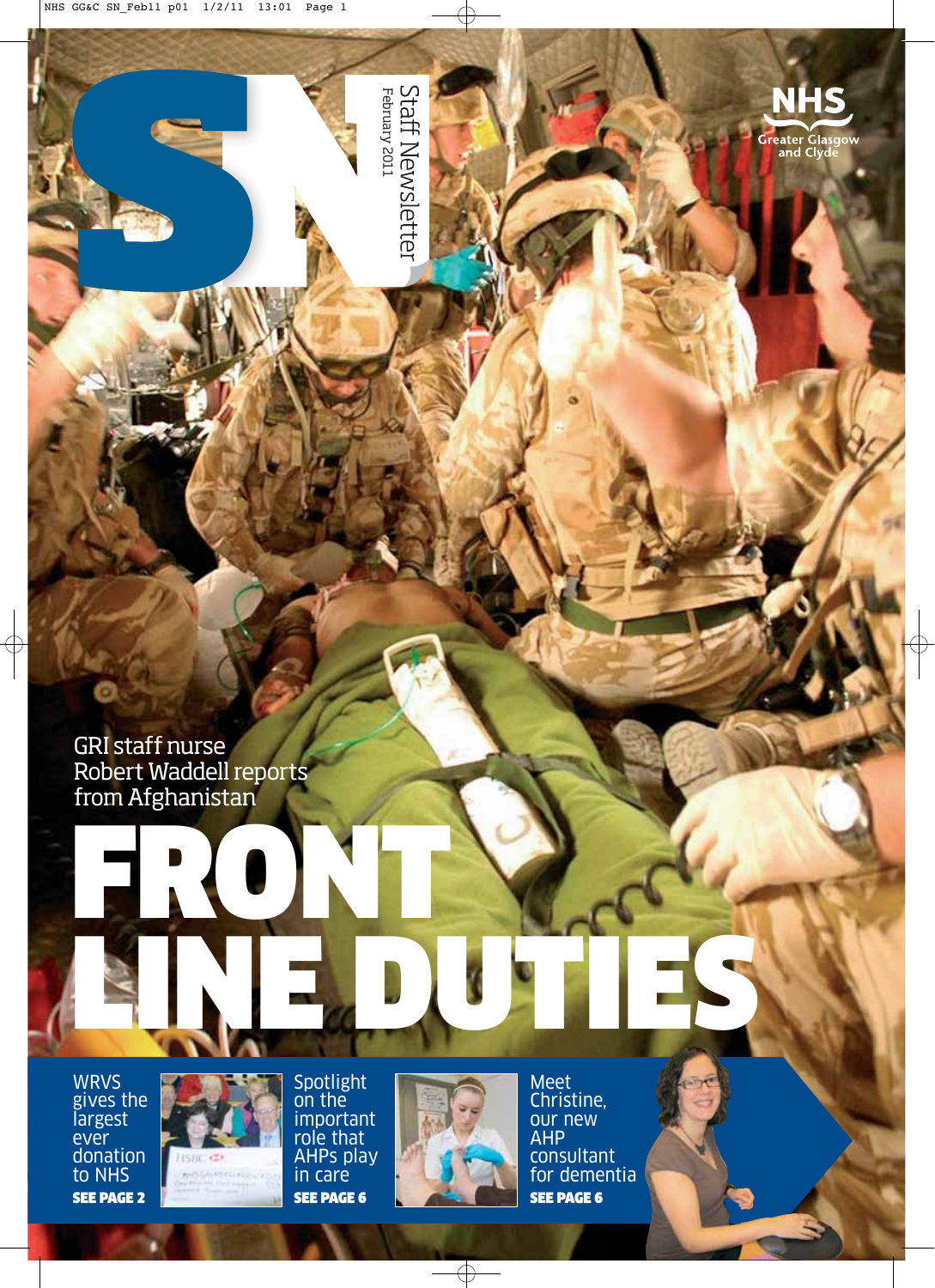#### DATES FOR THE DIARY

RAYNAUD'S AWARENESS MONTH February 2011 www.raynauds.org.uk

TINNITUS AWARENESS WEEK 4-11 Februar www.tinnitus.org.uk

TINNITUS INFORMATION DAY 8 February Audiology

Department, GRI A free information day on tinnitus to discuss common questions and treatments available. Aimed at tinnitus sufferers and all interested parties. Register your interest by emailing: **emily.** stone@ggc.scot.nhs.uk

CONGENITAL HEART DISEASE AWARENESS WEEK 14 February

www.childrens-heartfed.org.uk

NHSGGC BOARD MEETING 15 February JB Russell House

AHP AWARENESS WEEK 21-25 February (see feature, page 6)

EATING DISORDERS AWARENESS WEEK  $1.26$  February www.b-eat.co.uk

NURSING IN PRACTICE EVENT 1 March

SECC, Glasgow Designed to meet the educational needs of all primary healthcare professionals. With information on the latest issues that affect your working life. Free entry and lunch. To register go to: www.nursingin practice.com/glasgow or tel: 0207 214 0598.

NO SMOKING DAY 9 March www.nosmoking day.org.uk



## WRVS presents bumper cheque

THE age-positive charity WRVS has presented NHS Greater Glasgow and Clyde with a fantastic £1.4 million gift, the largest amount ever presented in the UK to an NHS organisation.

The money is an accumulation of profits from WRVS services across hospitals in the Health Board area and is a result of the hard work of the volunteers at hospital shops and cafés.

NHSGGC chairman Andrew Robertson said: "This is a wonderful gesture from the WRVS. This money will be invested across our hospitals to provide 'extras' such as digital TVs for all NHSGGC hospitals, and the remaining balance will be used to buy equipment at each of the fundraising sites, which will make a hospital stay as pleasant and as relaxing as possible."

The cash will also be used to upgrade existing WRVS units. At the Royal Alexandra Hospital in Paisley, this will mean a fuller refurbishment of the entrance hall, enlarging and improving the outlet at the Southern General Maternity and minor improvements to

the café at Gartnavel General Hospital.

WRVS chief executive Lynne Berry said: "We are absolutely delighted to present such an enormous amount of money to NHS Greater Glasgow and Clyde.

"This is the biggest amount of money we have ever presented, and is a fantastic reflection of the amount of effort put in by our volunteers and staff."

 $\left\{\mathsf{Fr}_{\mathsf{p}}\right\}$  For more information www.wrvs.org.uk

### ISP puts patient safety first

TRAINING on the information sharing protocol is available to all staff who may have to share information about patients they treat. The majority of staff in acute, partnerships and mental health should all complete the training.

The protocol was developed and agreed with all the local authorities in our area and is designed to assist staff make the right decision to share information in difficult situations when there is concern over the care and safety of a patient, whether child or adult – even when we

do not have patient consent. All staff have a particular responsibility to report concerns about vulnerable children and adults to the appropriate authorities. Concerns about the care of children should always be reported to the NHSGGC Child Protection Unit in the first place, on 0141 201 9225 (out of hours 0141 201 0000).

Information governance manager Isobel Brown

explained: "It is important that all staff undertake this training so they can share patient information securely and with confidence.

"Any staff member who may share information with other parties, including local authority colleagues or the police, should familiarise themselves with the protocol, register for and completed the online training available on StaffNet."

You can complete the training online at: www.staffnet.ggc.scot.nhs.uk/Corporaten%20 Services/Communications/Hot%20Topics/Pages/ comms\_ISPInformationSharingProtocol\_mb020710.aspx **ing and education pages on StaffNet.**

For more  $\mathcal{H}$ information on the programme, contact marie.carey @rah.scot.nhs.uk



2 **SN**

Staff Newsletter is written by staff for staff with the full support of the Area Partnership Forum

Please send articles, letters and photographs to: NHSGGC Communications, Staff Newsletter, JB Russell House, Gartnavel Royal Hospital Campus, 1055 Great Western Road, Glasgow, G12 0XH<br>Email: staffnewsletter@ggc.scot.nhs.uk

**AN initiative delivered between Unison, Worker's Education Association (WEA) and NHSGGC highlights the benefits of participating in learning in the workplace.**

**"Planning for your future" is designed to meet the needs of staff groups, particularly those in pay bands one to four, who may in the past have had limited access to learning.** 

**A one-day programme, it gives staff the opportunity to see how lifelong learning can contribute to personal and professional development learning. The next sessions are on:**

- **14 February:**
- **Gartnavel General Hospital boardroom • 23 February:**
- **Stobhill Hospital, skills lab TJ Thompson centre**
- **28 February: Queen Mother's Hospital, conference room**
- **10 March: RAH, classroom 3**
- **14 March: Inverclyde Royal Hospital training centre**
- **16 March: Queen Mother's Hospital, conference room**
- **23 March: GRI boardroom**
- **30 March: Dykebar Hospital, meeting room 1 (ward 15). To find out more, see the training calendar on the learn-**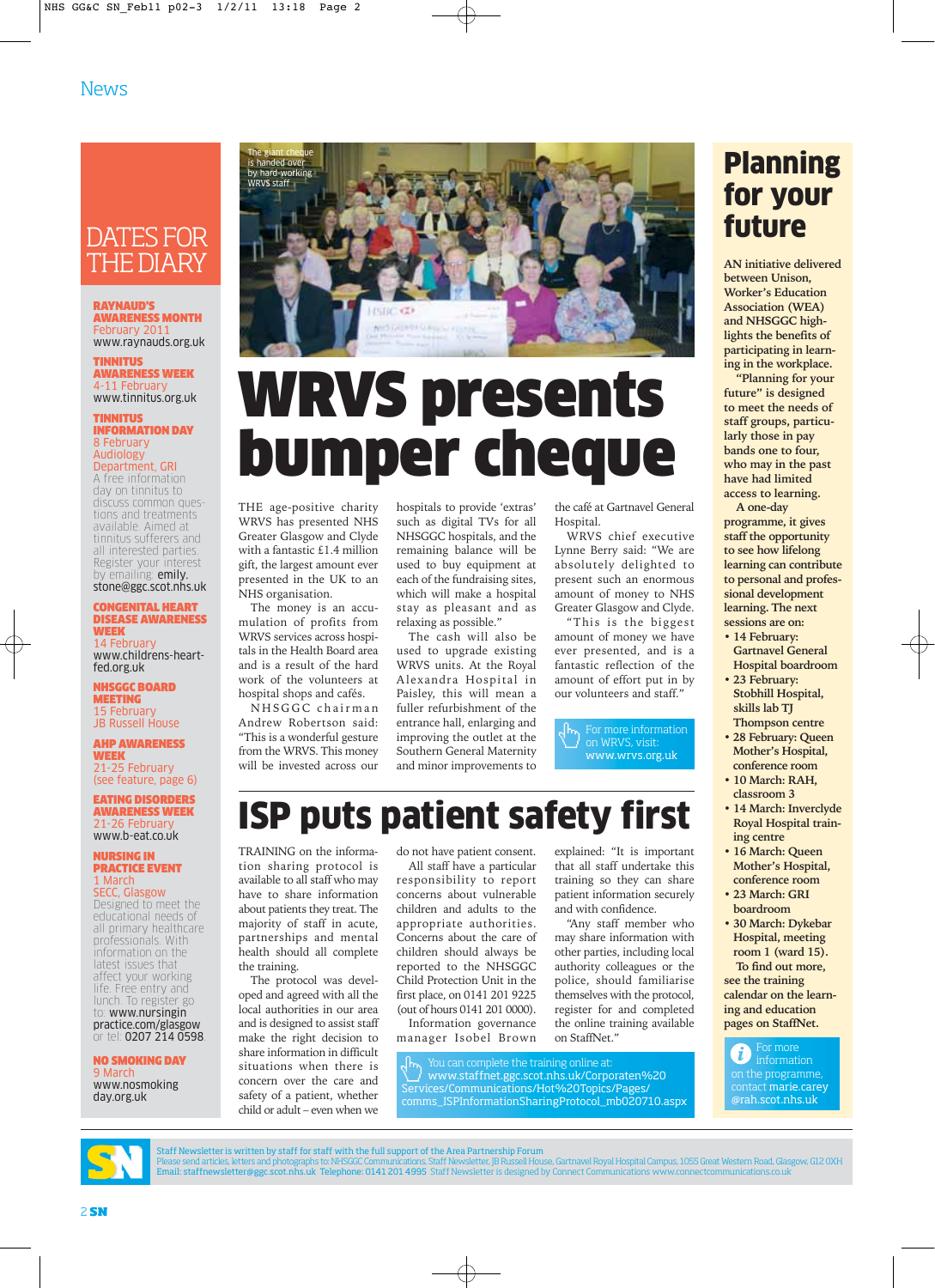#### Policy offers help to victims of predatory behaviour



## Support for staff against stalkers

**A**<br>**A**<br>**A**<br>**new stalking policy, the<br><b>first** of its kind for any<br>**health** authority in the **first of its kind for any health authority in the country, aims to support any member of staff who is victim to this serious form of predatory behaviour or targeted violence.**

**This follows a number of concerning incidents where episodes of unwanted and intrusive contact have been made with our staff such as individuals being trailed or followed, secretly photographed, harassed over a certain time period, or suffering physical damage to their property.** 

**Consultant forensic psychiatrist Dr Anne MacDonald was a member of the working group who developed the policy.** 

**She said: "Stalking in the workplace is a highly disturbing unwanted intrusion on a person's life which can be**

**Stalking in the workplace is a highly disturbing intrusion on a person's life which can affect their work**

Dr Anne MacDonald

**expected to affect their work, those they work with, and their social network.** 

**"The new board policy gives stalking a name and offers a language and a framework for action which takes it into the realm of 'this is what this is, and this is what we do about it', which should reduce its adverse impact. This accessible policy promises to be a sturdy companion and reference point for all staff and is most welcome."** 

**Stalking is a form of predatory behaviour or targeted violence taking place over time. Each individual act may not be illegal or seem worthy of note in itself, but the pattern represents a threat which is naturally alarming, if not terrifying.** 

**Head of health and safety Kenneth Fleming added: "This new policy will raise awareness of the issue among staff, managers and human resources personnel and provides guidance and a framework for recognising stalking, supporting staff affected and provides managers with the know-how to safely manage any incidents which are affecting their staff."** 

**The new policy outlines a long list of behaviours which managers can use to identify behaviours which are considered** **to be stalking. They range from unwanted physical or sexual harassment and property damage to less obvious forms of stalking such as whispering and rumour campaigns and the manipulation of others against a particular individual.** 

**The policy also outlines measures to support staff – particularly lone workers – who are being stalked, including mentoring, the training of line managers to recognise and manage the risk.** 

**A "buddying-up" system – when an individual is going about their work and GPS tracking technology – are also tools which can be used.**

**The group involved in developing the policy included Strathclyde Police Domestic Abuse Task Force officers and one of the UK's leading campaigners in this field, former victim Ann Moulds from Action Scotland.** 

#### View the policy on StaffNet at

www.staffnet.ggc.scot. nhs.uk/Info%20Centre/Health %20and%20Safety/Corporate %20Health%20and%20 Safety/Documents/NHSGGC% 20Policy%20on%20Stalking %20Nov%2010.pdf

#### New security campaign

**A NEW National Security Campaign has launched to highlight and raise awareness of the importance of security issues.**

- **Key messages include:**
- **zero tolerance of aggression towards staff**
- **lock it up**
- **challenge when necessary**
- **report suspicious**
- **behaviour/security breaches • importance of badge**
- **ID wearing. The campaign will**

**highlight six themes including hospital security; personal safety advice; lock it away; car security; stay safe and secure; and torn to shreds, which highlights the need to dispose of personal information correctly.** 

**Director of facilities Alex McIntyre explained: "Security is everyone's business and it is hoped that the campaign will raise staff, visitor, patient and public awareness around a number of the issues raised and, in particular, zero tolerance of aggression towards staff, the protection of patients and the importance of securing NHS property and patient information."**

**The campaign aims to raise awareness of:** 

- **Protecting People staff and professionals working in or providing services to, and patients using the NHS, minimising the risk of physical and non-physical assault and protection of personal property.**
- **Protection of Property and Assets – all those who work in or provide services to the NHS have a responsibility to ensure that property and assets relevant to healthcare delivery are secure.**
- **Information Security all reasonable care is taken to prevent inappropriate access, modification or manipulation of data from taking place.**

See Hot Topics on  $\vec{u}$ ) StaffNet for more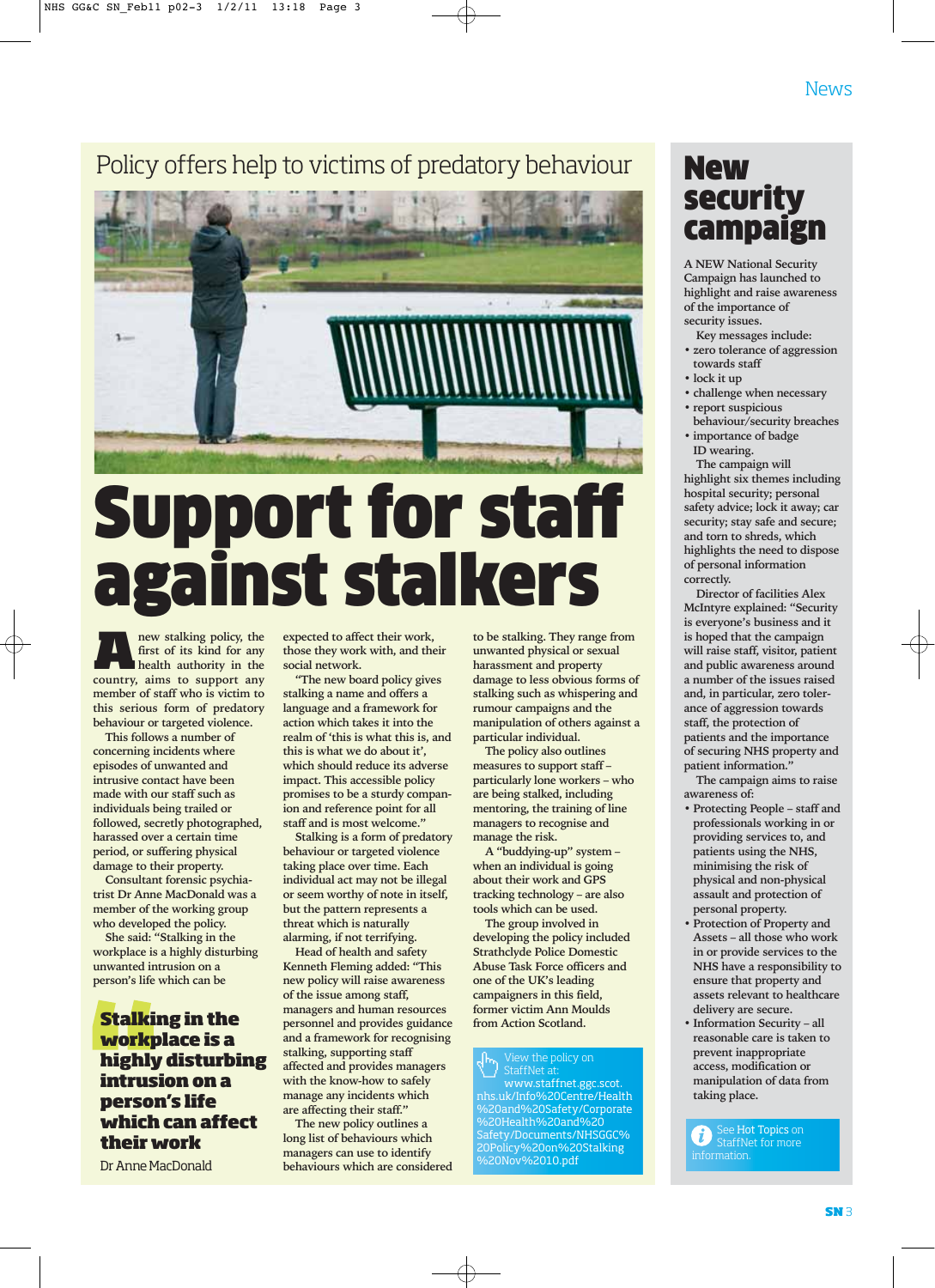# YOURREIN HI

Orthopaedic staff nurse Robert Waddell from GRI is also a captain in the Territorial Army Medical Services 205 Field Hospital. Here he tells SN his account of serving in Camp Bastion, Afghanistan

In Scotland, there are a large<br>
number of NHS employees who<br>
give up their spare time to serve<br>
in the Territorial Army Medical n Scotland, there are a large number of NHS employees who give up their spare time to serve Services. The vast majority of them serve with 205 Field Hospital (Volunteers) – the only Scottish field hospital.

Personnel from 205 have served in Bosnia, Sierra Leone and Iraq. At the beginning of 2010, 205 was mobilised for a four-month period to staff and manage the hospital facility in Camp Bastion, Afghanistan.

The medical facility there is regarded as the busiest trauma centre in the world, providing healthcare to coalition forces and local nationals within Helmand Province.

NHSGGC staff were an essential part of this mobilisation. I was mobilised ahead of 205's deployment and left for Afghanistan in October 2009. I was followed three months later by Graham Sunderland, a colo-rectal surgeon at SGH, and Ernie Dagless, staff nurse in theatres at GRI.

During the deployment, the hospital saw its busiest period since coalition forces have been in the country. All staff rose to the challenge admirably, working long hours and providing first-class care to very challenging battle trauma and polytrauma casualties.

The hospital is in the unique position of being able to deliver a consultant-led and delivered service. The methods of trauma management within the hospital are now being acknowledged as groundbreaking, with many of the principles being adopted by some NHS divisions across the UK. The bulk of the work being undertaken is polytrauma, with injuries such as burns, blast injuries and firearm injuries being sadly all too common.

From a clinical perspective, being

**I think that because we were all out there with one primary objective, all the staff were focused upon providing the best quality care they could to the best of their abilities**

mobilised into an operational environment presents a significant number of opportunities for clinical and leadership development.

These experiences are enhanced tenfold through working within the world's most challenging and well-resourced clinical environment. Certainly, the times I spent living and working there have been some of the most enjoyable and fulfilling of my nursing career.

The most notable and striking aspect of the tour is the marvellous "can do" attitude of all the staff. Can do is standard vocabulary in a field hospital. They would say: "OK, I haven't done that before, but let's give it a go."

I think that because we were all out there with one primary objective, all the staff were focused upon providing the best quality care they could to the best of their abilities.

Many of the staff found themselves working in areas outwith their usual clinical experience. Ward and ITU staff support their colleagues in the emergency department as needed, with the reverse occurring when required. Training provided by the Army allows staff to work safely and effectively in areas where they would usually have little experience.

Within the hospital there was a robust healthcare governance programme, ensuring standards



Above: working in the field Right: Captain Waddell (seated far right) with the ward team







Above: Captain Waddell meets HRH the Prince of Wales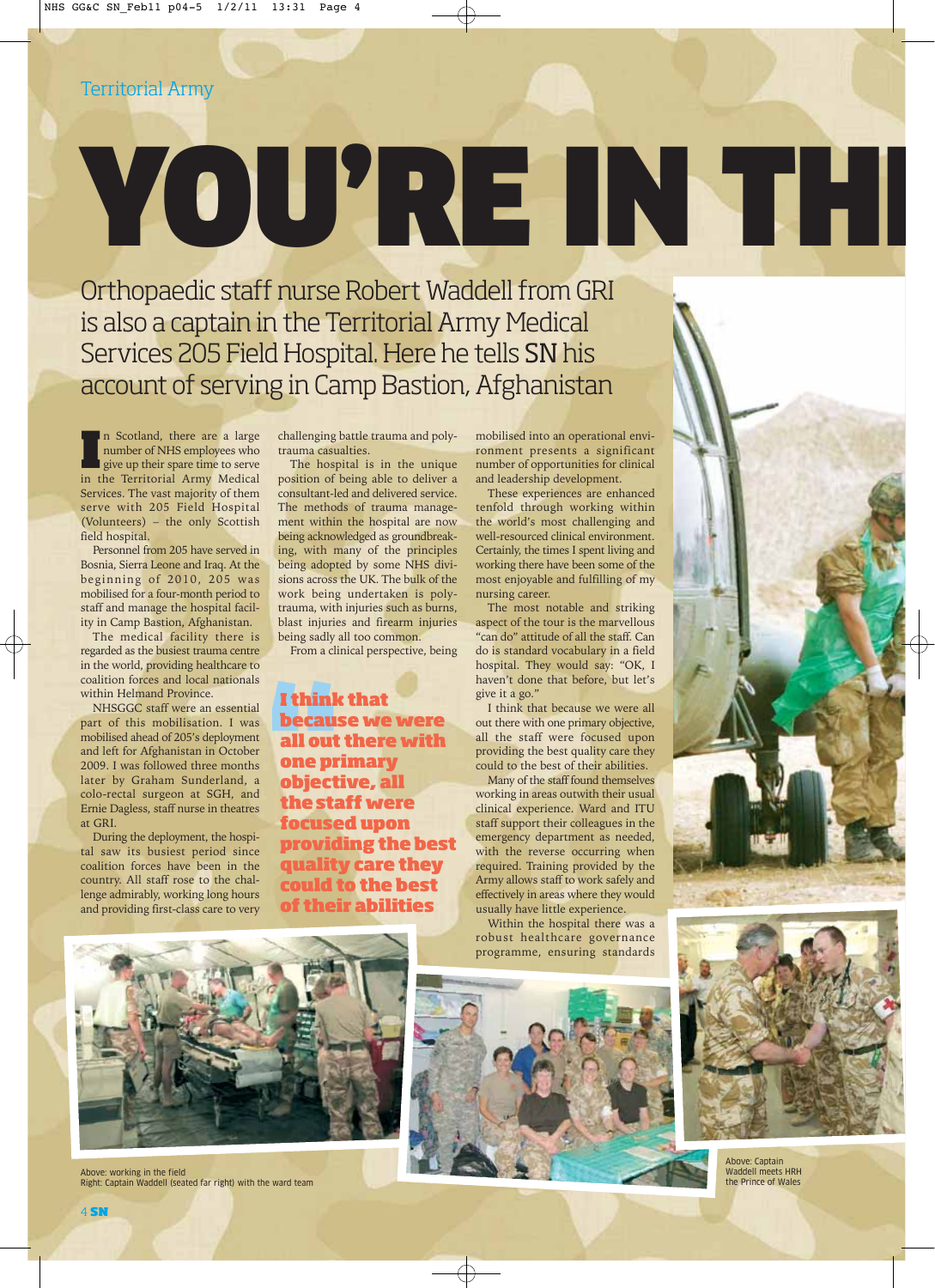Territorial Army

# E ARMY NOW



#### Supporting our reserves in times of conflict

**NHSGGC recognises the importance of the role that the reserve forces play in not only serving the country, but also the valued contribution they make to the NHS.** 

**Working with colleagues across Scotland, NHSGGC aims to ensure all our reserve forces colleagues are offered appropriate levels of support during training and in the event of mobilisation.**

To help ensure the support offered, contact Rachel Fishlock at: rachel.fishlock @ggc.scot.nhs.uk or tel: 0141 201 4431.

equivalent to, and in excess of, any NHS establishment. Work was also undertaken to implement aspects of the Scottish Patient Safety Programme throughout the hospital.

Clinical supervision was utilised in all departments and proved to be an effective tool in staff support as well as development.

The tour was demanding but

rewarding for all members of NHS staff deployed. The importance of leadership at all levels and teamwork cannot be underestimated when working in such a high-pressure environment. These skills are inherent in military training. The clinical operational experience gained is invaluable and without doubt of direct relevance to NHS practice.

or further information on the mobilisation of 205, you can video at: www.army.mod.uk/army-medical-services/9075.aspx or contact the Glasgow Squadron based at Graham House, 130 Whitefield Road, Govan, tel: 0141 224 5183, or email: 205hosp-g-psao@mod.uk

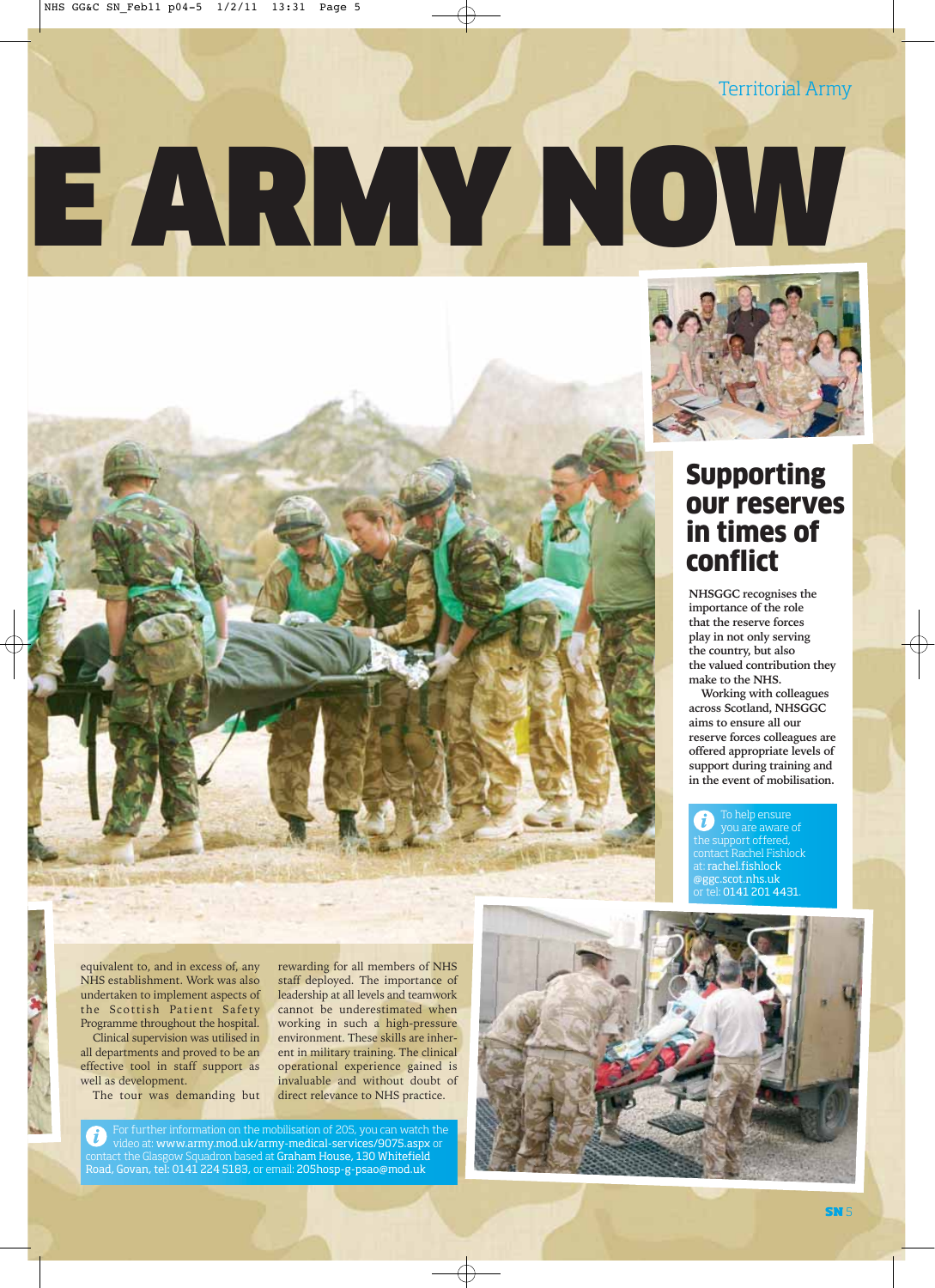

#### **Questionnaire** on the safe use of latex

**THE safe use of latex policy was updated and recirculated within NHSGGC last year.** 

**Latex is classed as a "hazardous substance" under the control of substances hazards to health (COSHH) regulations and as such, there is a duty to ensure that exposure to staff is controlled.** 

**Part of this control is health surveillance of staff exposed to latex.**

**The simplest way to achieve this is through a**

#### **It is hoped that this process will ensure that staff's exposure to latex is controlled**

**questionnaire for staff who may be exposed to latex and/or are glove users.** 

**There is growing evidence of skin problems for staff who use latex or other types of gloves such as nitrile.** 

**The questionnaire is filled in with your line manager and if problems are identified, staff affected will be referred to occupational health.**

**It is hoped that this process will ensure that staff's exposure to latex is controlled and that any skin problems related to glove use are identified.**

**The health surveillance form is available on StaffNet for managers.**

## **Celebrating A** awareness we

**A**llied health professionals across Scotland have been encouraged to celebrate their successes as part of AHP Awareness Week from 21 to 25 February.

Although general awareness of the role of AHPs has grown over recent years, there is still a need to assist colleagues, service users, carers and the wider public to gain a better understanding of the wide-ranging roles and expertise that AHPs can provide, as well as their significant contribution to the delivery of safe, effective and person-centred care.

The Scottish Government publication "Realising Potential: an action



#### Events aim to highlight role in delivering care

plan for allied health professionals in mental health" (2010) has provided an ideal framework for AHPs within NHSGGC to promote and develop innovative services.

Comprising a three-year action plan, Realising Potential directs AHPs to focus on five key areas where they can make the biggest positive impact for service users and carers:

- early intervention and timely access to services
- supported self-management and recovery
- promoting physical health and mental wellbeing
- designing and delivering psychological interventions
- integrating vocational rehabilitation into mental health.

A DVD about service users' experience accompanies the plan. This can be viewed at www.scotland.gov.uk/ Publications/2010/06/15133341/0



Events have been held in NHSGGC to raise awareness of Realising Potential, share examples of good practice and build a localised action plan to shape future developments.

### AHP consultant appointed for dementia care

ANOTHER exciting development within NHSGGC AHP services was the creation in 2010 of an AHP consultant for dementia.

Christine Steel took up post last year and is one of three new AHP consultants for dementia across Scotland.

Working closely with the Scottish Government to facilitate implementation of Scotland's National Dementia Strategy (www.scotland. gov.uk/publications/2010/ 09/10151751/0), Christine describes her post as "a great opportunity to champion the added value AHPs bring to the care of people with dementia and to empower AHP staff to realise their potential".

Christine's role is to identify points in the patient pathway where AHP skills can be developed.

i christine.steel@ggc.scot.nhs.uk or tel: 0141 211 0239.

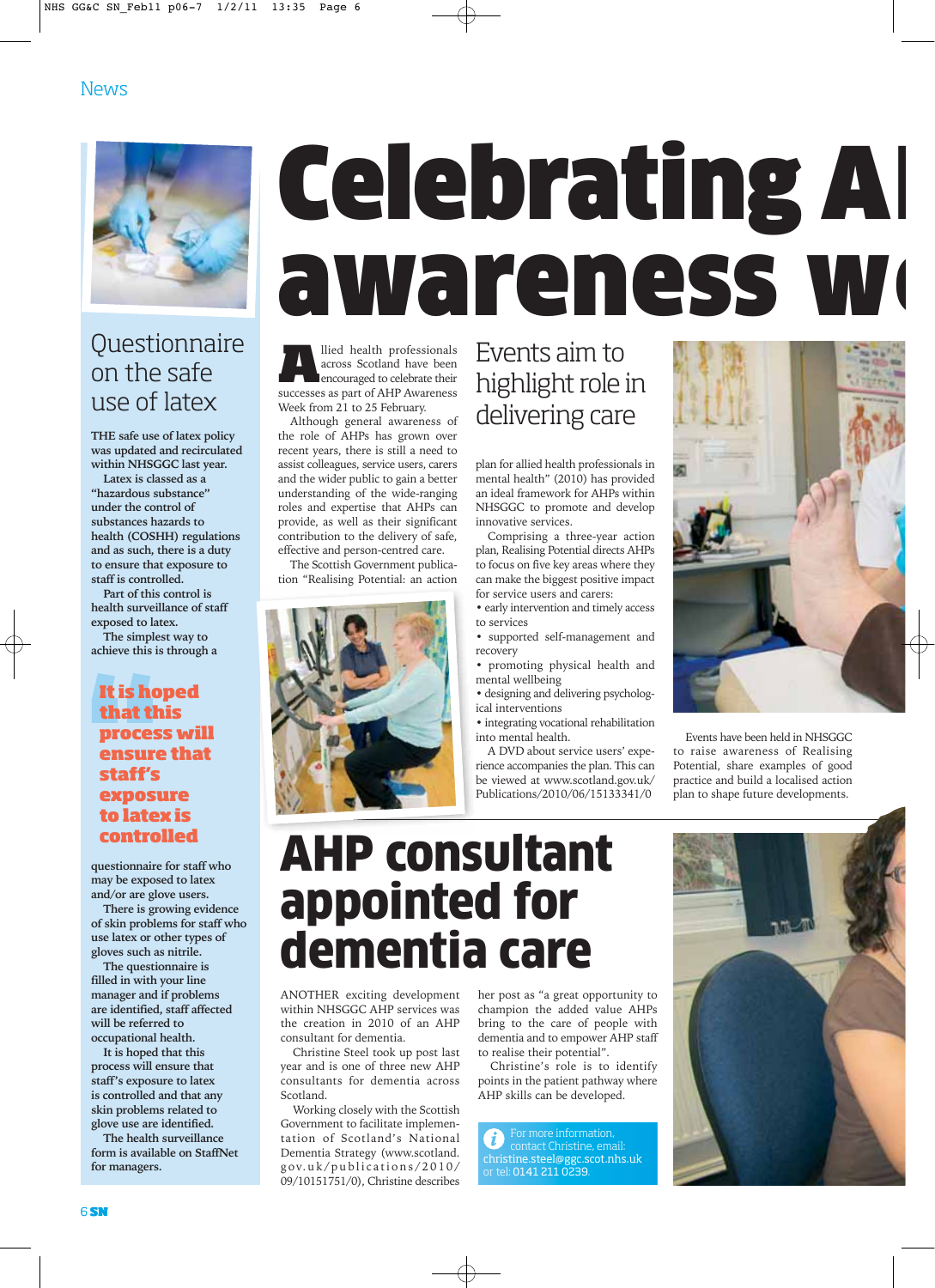

For further information, contact Samantha Flower, email: samantha.flower@ggc.scot. nhs.uk or tel: 0141 211 3576.



#### Raising standards to promote safety

FROM the beginning of this year, all new members of staff working in a healthcare support worker (HCSW) role will be expected to meet new mandatory induction standards and adhere to a new HCSW code of conduct after three months in post.

Together, the induction standards and code of conduct focus on the promotion of patient safety and protection of the public.

The aim is to ensure that all HCSWs know what is expected from them early in their employment, and that they are able to

been received and have had lots of positive feedback about this development in staff comms. We appreciate staff don't always have time to check SN but our direct email to all staff to let them know the latest issue is available allows us

deliver their role in a competent and

professional manner. All HCSW staff who are required to meet the new standards and code of conduct will be given support and training as part of their normal induction process.

The definition of HCSW is an employee who is not statutorily regulated as a healthcare professional and who:

• has a direct clinical role under supervision of a healthcare professional

• has an indirect clinical role under the supervision of a healthcare professional

• has a direct service provision role with access to patients and members of the public

• is involved in dealing with personal identifiable patient data • is involved in having responsibility for maintaining premises or equipment used by patients

• is involved in the preparation/ delivery of goods or services

want to share, so don't hesitate to get in touch."

to highlight the main stories and encourages you to click on and find

"We are always interested in staff feedback and any stories you

out more.

News

View SN Online at: www.nhsggc.org.uk/staffnewsletter To get in touch with the SN team, email: staffnewsletter@ggc.scot.nhs.uk

directly for/to service users.

The above definition means that a wide range of job roles across all directorates, sites and Agenda for Change pay bands are included.

A project officer, Laura McKie, has been appointed to support the implementation of the standards and code of conduct.

Support material and awareness sessions are available for managers and departments to assist the incorporation of these into existing local and corporate induction processes.

Laura will make contact with managers who are recruiting staff to advise them of awareness session dates and provide guidance as required.

Further details on the i) mandatory induction standards and code of conduct can be obtained by contacting laura.mckie@ggc.scot. nhs.uk or on StaffNet.



## The latest news is just a click away

MORE and more of you are going online to view SN and keep up to speed with everything that is happening in and around NHSGGC.

Our last online issue inspired more than 11,000 of you in one week to click through after receiving your email update with the latest headlines and features.

Director of corporate communications Ally McLaws said: "We are very happy with the way SN Online has